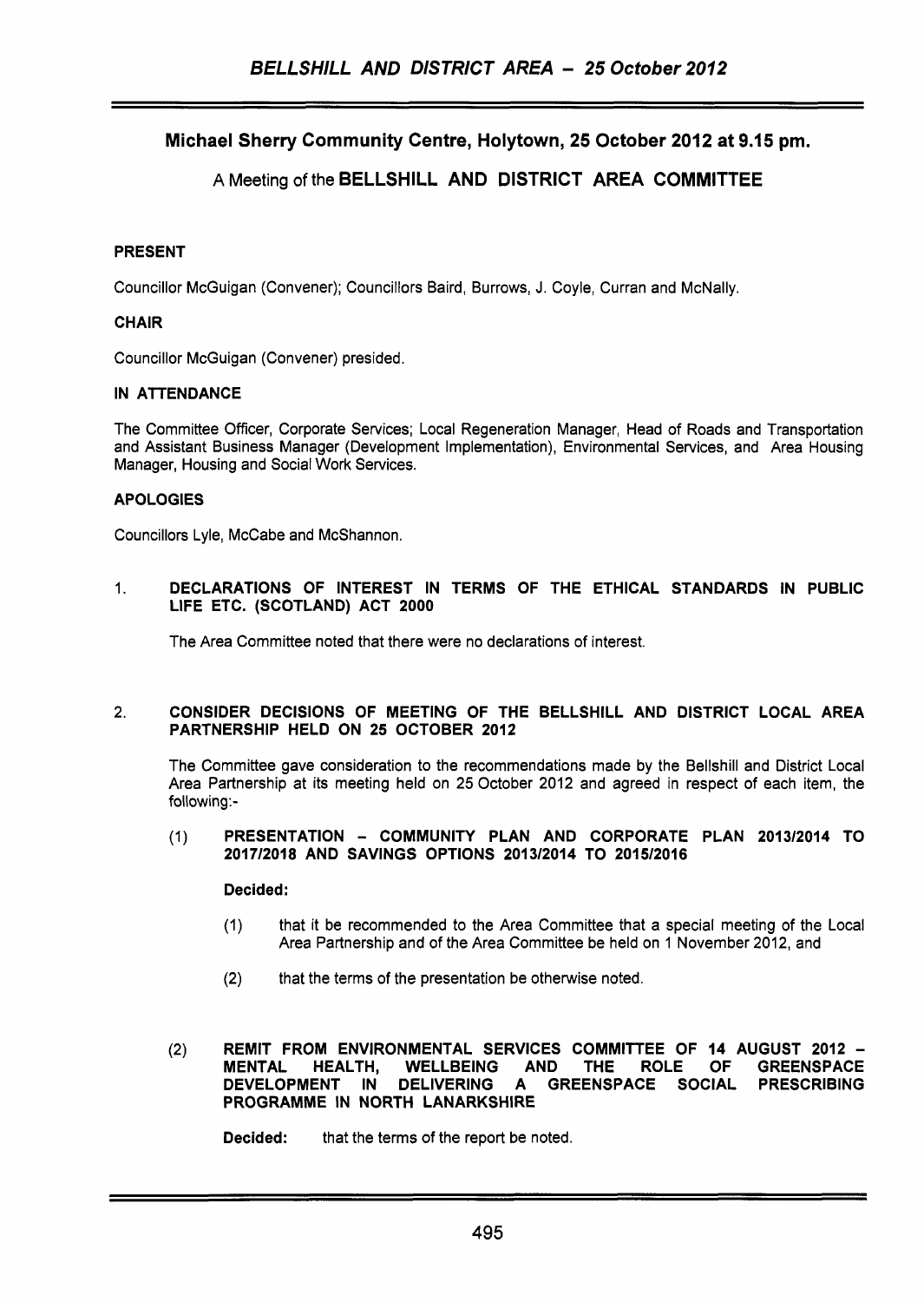#### **BELLSHILL AND DISTRICT LOCAL AREA PARTNERSHlPlAREA COMMllTEE** -  $(3)$ **MINUTES**

**Decided:** that the terms of the Minutes be noted.

#### $(4)$ **BELLSHILL AND DISTRICT COMMUNITY FORUM** - **UPDATE**

**Decided:** that the terms of the report be noted.

#### **NORTH LANARKSHIRE PARTNERSHIP BOARD MINUTE**   $(5)$

**Decided:** that the terms of the Minute be noted.

#### **NHS LANARKSHIRE** - **NORTH COMMUNITY HEALTH PARTNERSHIP** - **BELLSHILL**   $(6)$ **LOCALITY**

### **Decided:**

- (1) that the Convener write to NHS Lanarkshire and North Lanarkshire Health and Care Partnership expressing the Local Area Partnership's concern regarding the delay in the relocation of the John Street Surgery, and
- (2) that the terms of the report be otherwise noted.

#### **JOINT COMMUNITY SAFETY REPORT**   $(7)$

**Decided:** that the terms of the report be noted.

#### **LOCAL DEVELOPMENT PROGRAMME 2011-2013**   $(8)$

### **Decided:**

- (1) that the progress in relation to the delivery over the second year of the two year programme of the projects for 2012/2013, as detailed in Appendix 1 to the report, be noted;
- that the alterations to the 2012/2013 Programme, as highlighted in Appendix 1 to the report, be approved; (2)
- that the Local Development Programme for 201212013 and the holding list of projects, as set out in Appendix 2 to the report, be approved, and (3)
- that further progress on the current and proposed projects be reported to future meetings of the Local Area Partnership. **(4)**